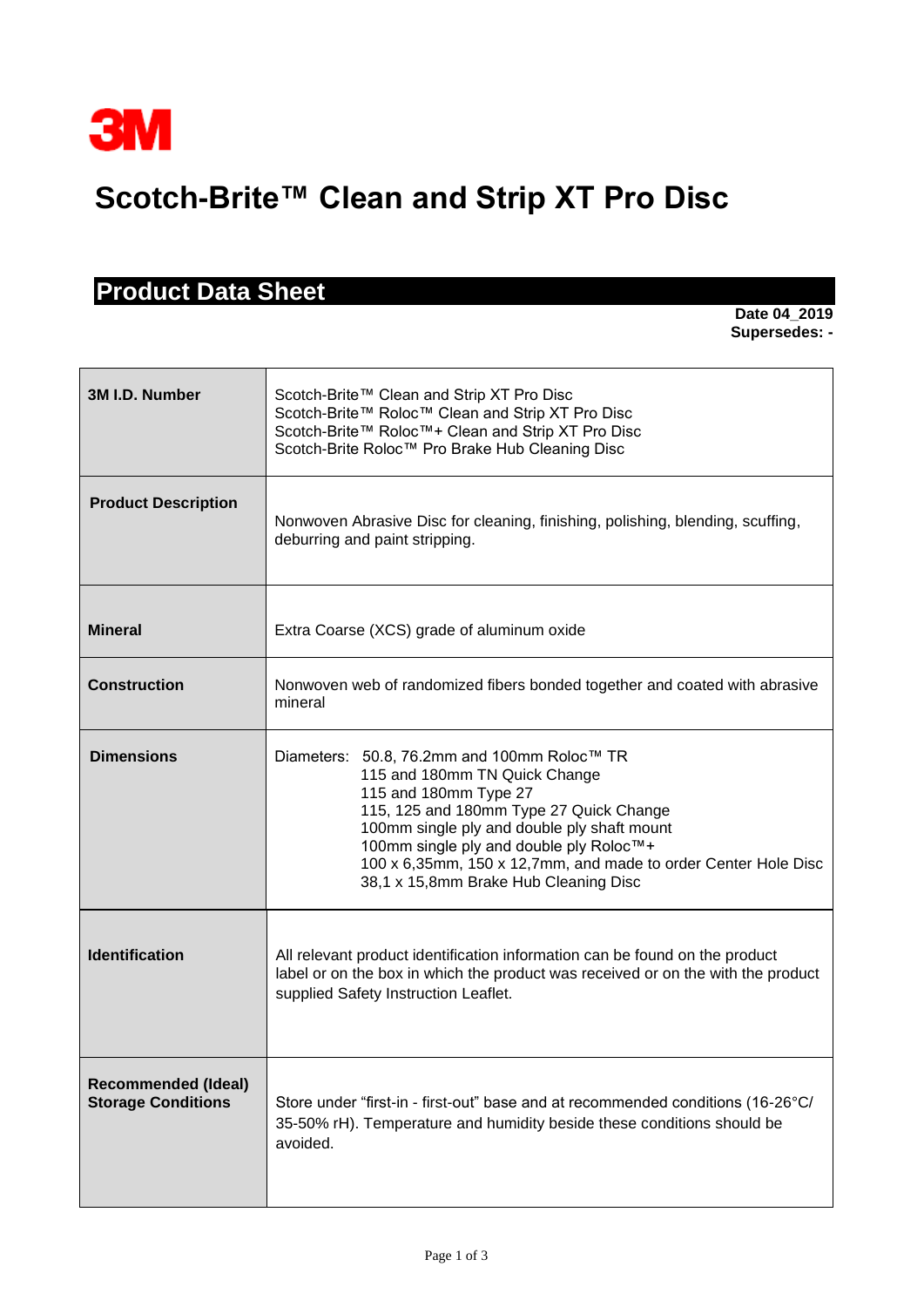| <b>Safety</b>                                                                                                                                                                                                                                                                                                                                                                                                                                                                                       | Please refer to all local safety and industrial standards.<br>Always use appropriate PPE and follow safety precautions as instructed in the<br>associated Product Safety Insert. Product Safety Inserts are included with<br>shipped product and are also available on-line through 3M.com<br>This product needs to be used with accessories 3M Roloc™ Disc Pads, Type<br>TR, TS or TSM, Scotch-Brite™ Mandrel MN-AC and 3M Disc Pad Holders<br>(Hook-and-Loop) as indicated.                                                                                                                                                                                                           |  |
|-----------------------------------------------------------------------------------------------------------------------------------------------------------------------------------------------------------------------------------------------------------------------------------------------------------------------------------------------------------------------------------------------------------------------------------------------------------------------------------------------------|-----------------------------------------------------------------------------------------------------------------------------------------------------------------------------------------------------------------------------------------------------------------------------------------------------------------------------------------------------------------------------------------------------------------------------------------------------------------------------------------------------------------------------------------------------------------------------------------------------------------------------------------------------------------------------------------|--|
| <b>For Additional</b><br><b>Information</b>                                                                                                                                                                                                                                                                                                                                                                                                                                                         | For information please contact your local 3M Office.<br>www.3M.com<br>To request additional product information or to arrange for sales assistance, call<br>your local 3M Application Engineering                                                                                                                                                                                                                                                                                                                                                                                                                                                                                       |  |
| <b>Important Notice</b>                                                                                                                                                                                                                                                                                                                                                                                                                                                                             | All statements, technical information and recommendations contained in this<br>document are based upon tests or experience that 3M believes are reliable.                                                                                                                                                                                                                                                                                                                                                                                                                                                                                                                               |  |
|                                                                                                                                                                                                                                                                                                                                                                                                                                                                                                     | However, many factors beyond 3M's control can affect the use and<br>performance of a 3M product in a particular application, including the conditions<br>under which the product is used and the time and environmental conditions in<br>which the product is expected to perform. Since these factors are uniquely<br>within the user's knowledge and control, it is essential that the user evaluate the<br>3M product to determine whether it is fit for a particular purpose and suitable for<br>the user's method or application. All questions of liability relating to this product<br>are governed by the terms of the sale subject, where applicable, to the<br>prevailing law |  |
| Values presented have been determined by standard test methods and are average values not to be used<br>for specification purposes. Our recommendations on the use of our products are based on tests believed to<br>be reliable but we would ask that you conduct your own tests to determine their suitability for your<br>applications. This is because 3M cannot accept any responsibility or liability direct or consequential for loss<br>or damage caused as a result of our recommendations |                                                                                                                                                                                                                                                                                                                                                                                                                                                                                                                                                                                                                                                                                         |  |